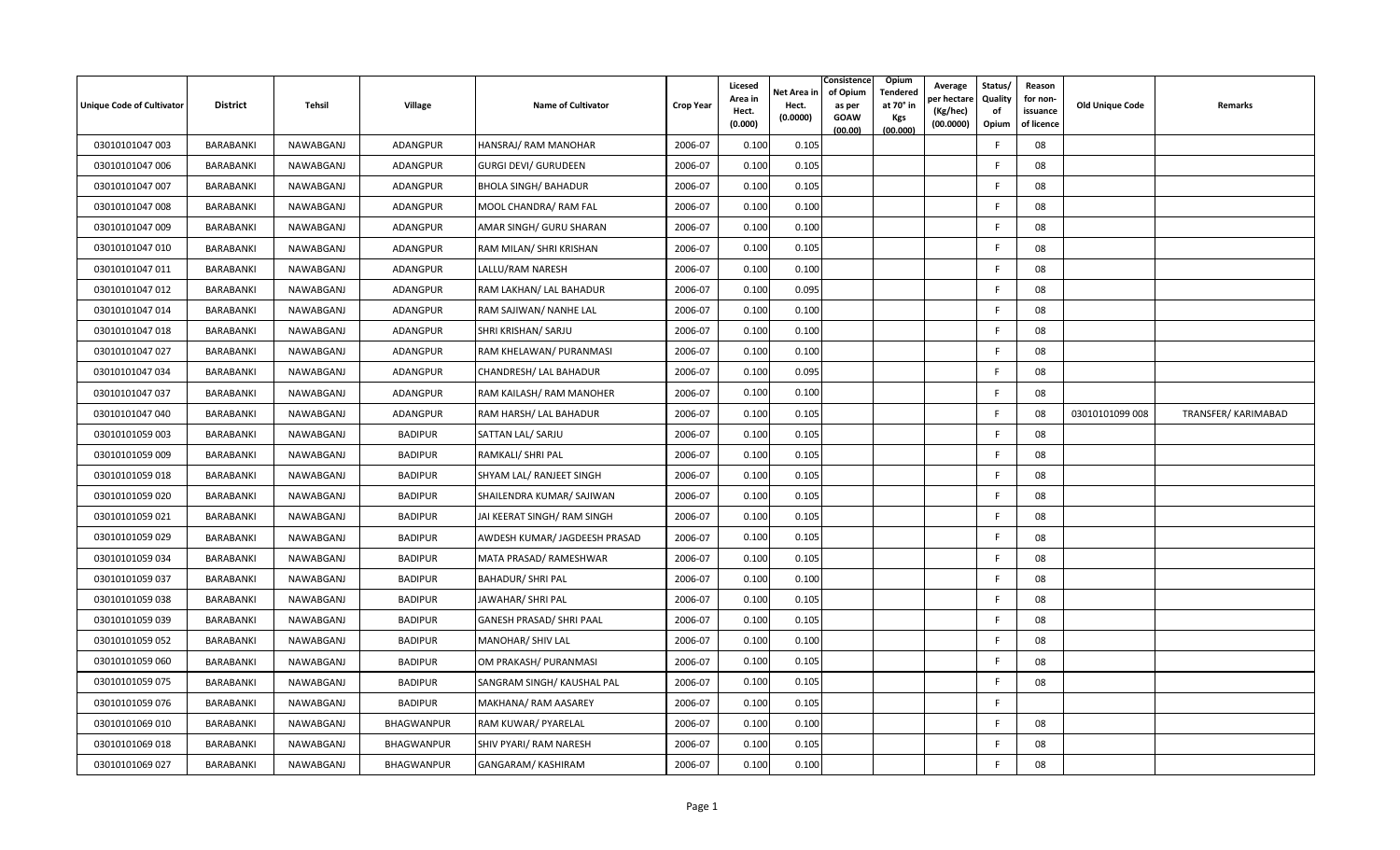| <b>Unique Code of Cultivator</b> | <b>District</b> | Tehsil    | Village           | Name of Cultivator             | <b>Crop Year</b> | Licesed<br>Area in<br>Hect.<br>(0.000) | Consistence<br>of Opium<br>Net Area in<br>Hect.<br>as per<br>(0.0000)<br><b>GOAW</b><br>(00.00) | Opium<br>Tendered<br>at 70° in<br><b>Kgs</b><br>(00.000) | Average<br>วer hectarง<br>(Kg/hec)<br>(00.0000) | Status/<br>Quality<br>of<br>Opium | Reason<br>for non-<br>issuance<br>of licence | <b>Old Unique Code</b> | Remarks |
|----------------------------------|-----------------|-----------|-------------------|--------------------------------|------------------|----------------------------------------|-------------------------------------------------------------------------------------------------|----------------------------------------------------------|-------------------------------------------------|-----------------------------------|----------------------------------------------|------------------------|---------|
| 03010101069 030                  | BARABANKI       | NAWABGANJ | BHAGWANPUR        | <b>DHARMPAL/ KASHI</b>         | 2006-07          | 0.100                                  | 0.100                                                                                           |                                                          |                                                 | E                                 | 08                                           |                        |         |
| 03010101069 039                  | BARABANKI       | NAWABGANJ | BHAGWANPUR        | RAMNATH/RAM MANOHAR            | 2006-07          | 0.100                                  | 0.100                                                                                           |                                                          |                                                 | -F                                | 08                                           |                        |         |
| 03010101069 060                  | BARABANKI       | NAWABGANJ | BHAGWANPUR        | SATYANAM/ SUMERI               | 2006-07          | 0.100                                  | 0.100                                                                                           |                                                          |                                                 | E                                 | 08                                           |                        |         |
| 03010101069 067                  | BARABANKI       | NAWABGANJ | <b>BHAGWANPUR</b> | KAUSHAL KISHOR/RAM NARESH      | 2006-07          | 0.100                                  | 0.105                                                                                           |                                                          |                                                 | -F                                | 08                                           |                        |         |
| 03010101069 076                  | BARABANKI       | NAWABGANJ | BHAGWANPUR        | ACCHU/ SABIT ALI               | 2006-07          | 0.100                                  | 0.100                                                                                           |                                                          |                                                 | F.                                |                                              |                        |         |
| 03010101069 079                  | BARABANKI       | NAWABGANJ | BHAGWANPUR        | MOHD.MIYA/ LIYAKAT ALI         | 2006-07          | 0.100                                  |                                                                                                 |                                                          |                                                 | N                                 | 11                                           |                        |         |
| 03010101069 085                  | BARABANKI       | NAWABGANJ | BHAGWANPUR        | VISHAMBHAR/ RAMNATH            | 2006-07          | 0.100                                  | 0.100                                                                                           |                                                          |                                                 | -F                                | 08                                           |                        |         |
| 03010101069 087                  | BARABANKI       | NAWABGANJ | BHAGWANPUR        | NANKAU/ GAZODHAR               | 2006-07          | 0.100                                  | 0.100                                                                                           |                                                          |                                                 | F.                                |                                              |                        |         |
| 03010101069088                   | BARABANKI       | NAWABGANJ | BHAGWANPUR        | KALLU/ BABU                    | 2006-07          | 0.100                                  | 0.100                                                                                           |                                                          |                                                 | F.                                |                                              |                        |         |
| 03010101075 003                  | BARABANKI       | NAWABGANJ | CHIYARA           | LAL DEI/ BECHU LAL             | 2006-07          | 0.100                                  | 0.100                                                                                           |                                                          |                                                 | F                                 | 08                                           |                        |         |
| 03010101075 005                  | BARABANKI       | NAWABGANJ | CHIYARA           | ROHIT LAL/ KAMTA PRASAD        | 2006-07          | 0.100                                  | 0.100                                                                                           |                                                          |                                                 | -F                                | 08                                           |                        |         |
| 03010101075 010                  | BARABANKI       | NAWABGANJ | CHIYARA           | NANKAU URF LAYAK/ JANKI PRASAD | 2006-07          | 0.100                                  | 0.100                                                                                           |                                                          |                                                 | F                                 | 08                                           |                        |         |
| 03010101075 017                  | BARABANKI       | NAWABGANJ | <b>CHIYARA</b>    | RAM MANOHAR/ BIRJA             | 2006-07          | 0.100                                  | 0.100                                                                                           |                                                          |                                                 | F.                                | 08                                           |                        |         |
| 03010101075 026                  | BARABANKI       | NAWABGANJ | CHIYARA           | SUKHMI LAL/ JAGMOHAN           | 2006-07          | 0.100                                  | 0.100                                                                                           |                                                          |                                                 | E                                 | 08                                           |                        |         |
| 03010101075 032                  | BARABANKI       | NAWABGANJ | CHIYARA           | KAMLESH KUMAR/ RAM RATAN       | 2006-07          | 0.100                                  | 0.100                                                                                           |                                                          |                                                 | E                                 | 08                                           |                        |         |
| 03010101075 038                  | BARABANKI       | NAWABGANJ | CHIYARA           | CHANDRA RAJ/ SURYAPAL          | 2006-07          | 0.100                                  | 0.100                                                                                           |                                                          |                                                 | E                                 | 08                                           |                        |         |
| 03010101075 039                  | BARABANKI       | NAWABGANJ | CHIYARA           | AMAR SINGH/ SUNDER LAL         | 2006-07          | 0.100                                  | 0.100                                                                                           |                                                          |                                                 | F.                                | 08                                           |                        |         |
| 03010101080 006                  | BARABANKI       | NAWABGANJ | <b>FATULLAPUR</b> | RAM PRAKASH/ JANKI             | 2006-07          | 0.100                                  | 0.100                                                                                           |                                                          |                                                 | -F                                | 08                                           |                        |         |
| 03010101080 016                  | BARABANKI       | NAWABGANJ | <b>FATULLAPUR</b> | MANOJ KUMAR/RAM PRAKASH        | 2006-07          | 0.100                                  | 0.100                                                                                           |                                                          |                                                 | -F                                | 08                                           |                        |         |
| 03010101080 029                  | BARABANKI       | NAWABGANJ | <b>FATULLAPUR</b> | KALAWATI/ SUKHI                | 2006-07          | 0.100                                  | 0.105                                                                                           |                                                          |                                                 | F                                 | 08                                           |                        |         |
| 03010101080 031                  | BARABANKI       | NAWABGANJ | <b>FATULLAPUR</b> | SHRI KRISHAN/ LAXMAN           | 2006-07          | 0.100                                  | 0.105                                                                                           |                                                          |                                                 | F                                 | 08                                           |                        |         |
| 03010101080 037                  | BARABANKI       | NAWABGANJ | <b>FATULLAPUR</b> | CHHEDANA/ BASANT               | 2006-07          | 0.100                                  | 0.100                                                                                           |                                                          |                                                 | F                                 | 08                                           |                        |         |
| 03010101080 041                  | BARABANKI       | NAWABGANJ | <b>FATULLAPUR</b> | SAHAB LAL/ RAJ BAHADUR         | 2006-07          | 0.100                                  | 0.100                                                                                           |                                                          |                                                 | -F                                |                                              |                        |         |
| 03010101138028                   | BARABANKI       | NAWABGANJ | PEERPUR           | RAJ RANI/ RAM ADHAR            | 2006-07          | 0.100                                  | 0.100                                                                                           |                                                          |                                                 | -F                                | 08                                           |                        |         |
| 03010101138053                   | BARABANKI       | NAWABGANJ | PEERPUR           | BHAI LAL/ RAM NATH             | 2006-07          | 0.100                                  | 0.105                                                                                           |                                                          |                                                 | E                                 | 08                                           |                        |         |
| 03010101138 072                  | BARABANKI       | NAWABGANJ | PEERPUR           | RAMSUKH/ LALA                  | 2006-07          | 0.100                                  | 0.100                                                                                           |                                                          |                                                 | F.                                |                                              |                        |         |
| 03010101138073                   | BARABANKI       | NAWABGANJ | PEERPUR           | GANGARAM/ SITAI                | 2006-07          | 0.100                                  | 0.100                                                                                           |                                                          |                                                 | F.                                |                                              |                        |         |
| 03010101138080                   | BARABANKI       | NAWABGANJ | PEERPUR           | KESHNA/ SUMERI                 | 2006-07          | 0.100                                  | 0.100                                                                                           |                                                          |                                                 | -F                                | 08                                           |                        |         |
| 03010101138 095                  | BARABANKI       | NAWABGANJ | PEERPUR           | <b>BABADEEN/ SITAI</b>         | 2006-07          | 0.100                                  | 0.105                                                                                           |                                                          |                                                 | -F                                | 08                                           |                        |         |
| 03010101138 123                  | BARABANKI       | NAWABGANJ | PEERPUR           | <b>GURGI DEVI/ SIYARAM</b>     | 2006-07          | 0.100                                  | 0.105                                                                                           |                                                          |                                                 | F                                 | 08                                           |                        |         |
| 03010101138 142                  | BARABANKI       | NAWABGANJ | PEERPUR           | OM PRAKASH/ RAMNATH            | 2006-07          | 0.100                                  | 0.100                                                                                           |                                                          |                                                 | F                                 | 08                                           |                        |         |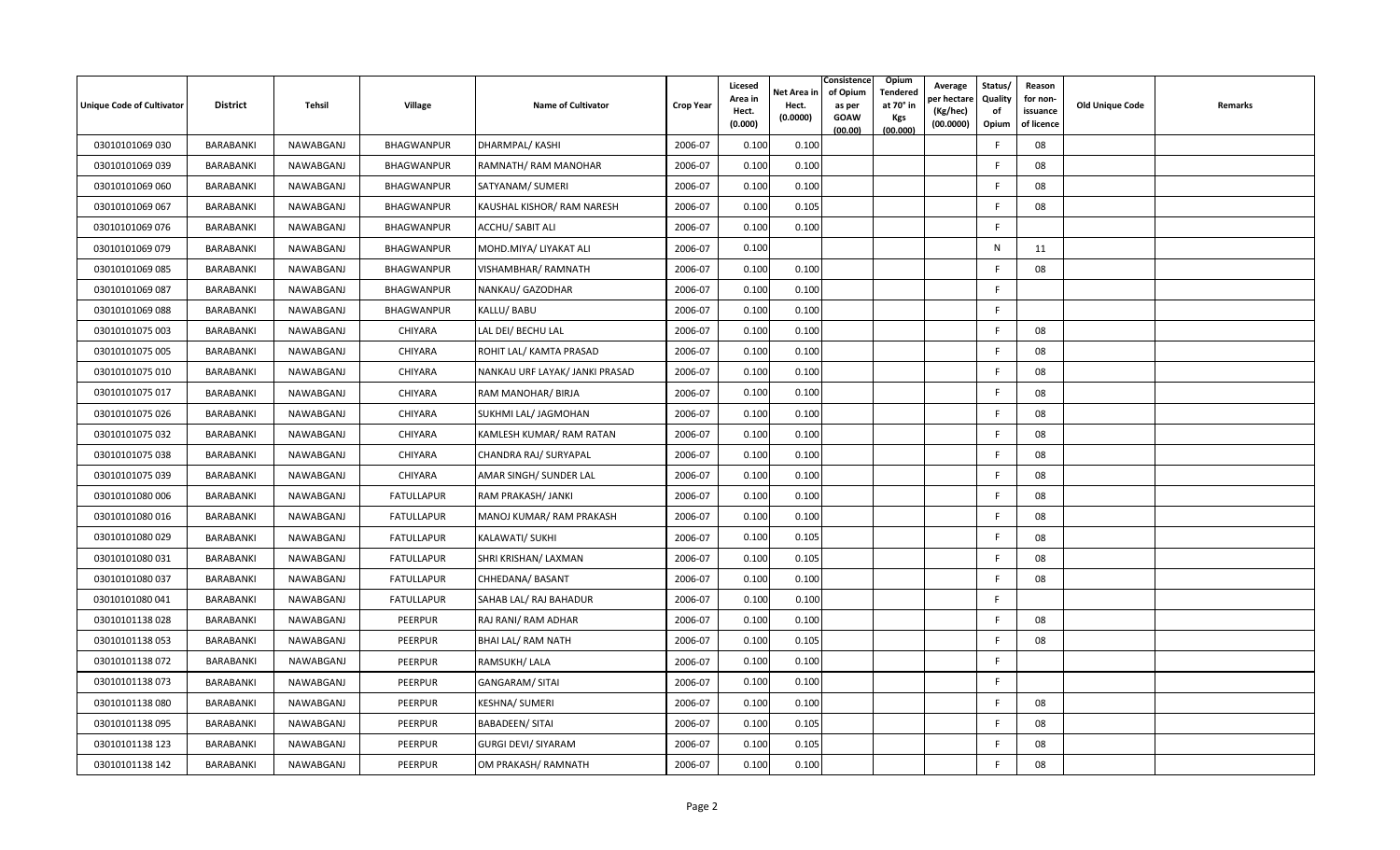| <b>Unique Code of Cultivator</b> | <b>District</b> | Tehsil    | Village             | <b>Name of Cultivator</b>   | <b>Crop Year</b> | Licesed<br>Area in<br>Hect.<br>(0.000) | Consistence<br>of Opium<br>Net Area in<br>Hect.<br>as per<br>(0.0000)<br><b>GOAW</b><br>(00.00) | Opium<br><b>Tendered</b><br>at 70° in<br><b>Kgs</b><br>(00.000) | Average<br>er hectare)<br>(Kg/hec)<br>(00.0000) | Status/<br>Quality<br>of<br>Opium | Reason<br>for non-<br>issuance<br>of licence | <b>Old Unique Code</b> | Remarks                      |
|----------------------------------|-----------------|-----------|---------------------|-----------------------------|------------------|----------------------------------------|-------------------------------------------------------------------------------------------------|-----------------------------------------------------------------|-------------------------------------------------|-----------------------------------|----------------------------------------------|------------------------|------------------------------|
| 03010101138 177                  | BARABANKI       | NAWABGANJ | PEERPUR             | RADHELAL/ RAM ADHAR         | 2006-07          | 0.100                                  | 0.100                                                                                           |                                                                 |                                                 | E                                 | 08                                           |                        |                              |
| 03010101138 179                  | BARABANKI       | NAWABGANJ | PEERPUR             | LAL BAHADUR/ RAM ADHAR      | 2006-07          | 0.100                                  | 0.105                                                                                           |                                                                 |                                                 | -F                                | 08                                           |                        |                              |
| 03010101138 185                  | BARABANKI       | NAWABGANJ | PEERPUR             | RAM SINGH/ SHOBHA RAM       | 2006-07          | 0.100                                  | 0.105                                                                                           |                                                                 |                                                 | E                                 | 08                                           |                        |                              |
| 03010101138 202                  | BARABANKI       | NAWABGANJ | PEERPUR             | LALA RAM/ RAJA RAM          | 2006-07          | 0.100                                  | 0.105                                                                                           |                                                                 |                                                 | F                                 | 08                                           |                        |                              |
| 03010101138 235                  | BARABANKI       | NAWABGANJ | PEERPUR             | HARIRAM/ BHULLU             | 2006-07          | 0.100                                  | 0.100                                                                                           |                                                                 |                                                 | F                                 | 08                                           |                        |                              |
| 03010101154 022                  | BARABANKI       | NAWABGANJ | SUHELPUR            | JAGAT PAL/ SHIV NARAYAN     | 2006-07          | 0.100                                  | 0.100                                                                                           |                                                                 |                                                 | F                                 | 08                                           |                        |                              |
| 03010101154 040                  | BARABANKI       | NAWABGANJ | SUHELPUR            | FAKEERE LAL/ RAM AUTAR      | 2006-07          | 0.100                                  | 0.100                                                                                           |                                                                 |                                                 | F.                                | 08                                           |                        |                              |
| 03010101154 041                  | BARABANKI       | NAWABGANJ | SUHELPUR            | JUBER/ MAHMOOD ALAM         | 2006-07          | 0.100                                  | 0.100                                                                                           |                                                                 |                                                 | -F                                | 08                                           |                        |                              |
| 03010101154 059                  | BARABANKI       | NAWABGANJ | SUHELPUR            | RAM TIRATH/ RAM KHELAWAN    | 2006-07          | 0.100                                  | 0.100                                                                                           |                                                                 |                                                 | -F                                | 08                                           |                        |                              |
| 03010101154 074                  | BARABANKI       | NAWABGANJ | SUHELPUR            | MAHESH PRASAD/ RAM SAGAR    | 2006-07          | 0.100                                  | 0.100                                                                                           |                                                                 |                                                 | F                                 | 08                                           |                        |                              |
| 03010101154 081                  | BARABANKI       | NAWABGANJ | <b>SUHELPUR</b>     | RAM KUWAR/ BHIKHARI LAL     | 2006-07          | 0.100                                  | 0.095                                                                                           |                                                                 |                                                 | -F                                | 08                                           |                        |                              |
| 03010101154 108                  | BARABANKI       | NAWABGANJ | SUHELPUR            | RAMESH CHANDRA/ NANKAU      | 2006-07          | 0.100                                  | 0.100                                                                                           |                                                                 |                                                 | F                                 | 08                                           |                        |                              |
| 03010101154 109                  | BARABANKI       | NAWABGANJ | <b>SUHELPUR</b>     | PRAMOD KUMAR/ MUNESHWER     | 2006-07          | 0.100                                  | 0.100                                                                                           |                                                                 |                                                 | F                                 | 08                                           |                        |                              |
| 03010101154 110                  | BARABANKI       | NAWABGANJ | SUHELPUR            | SATYA NAM/ SHRI RAM         | 2006-07          | 0.100                                  | 0.100                                                                                           |                                                                 |                                                 | -F                                | 08                                           |                        |                              |
| 03010101154 111                  | BARABANKI       | NAWABGANJ | SUHELPUR            | DESHRAJ/ MATA PRASAD        | 2006-07          | 0.100                                  | 0.100                                                                                           |                                                                 |                                                 | F                                 |                                              | 03010101063 001        | <b>TRANSFER FROM BARAIYA</b> |
| 03010101164 006                  | BARABANKI       | NAWABGANJ | <b>UDHWAPUR</b>     | SEEMA KUMAR/ VANSHRAJ       | 2006-07          | 0.100                                  |                                                                                                 |                                                                 |                                                 | N                                 | 11                                           |                        |                              |
| 03010101164 016                  | BARABANKI       | NAWABGANJ | <b>UDHWAPUR</b>     | RAM DULARE/ RAMESHWAR       | 2006-07          | 0.100                                  |                                                                                                 |                                                                 |                                                 | ${\sf N}$                         | 11                                           |                        |                              |
| 03010101164 026                  | BARABANKI       | NAWABGANJ | <b>UDHWAPUR</b>     | SANDEEP KUMAR/ HARINAM      | 2006-07          | 0.100                                  |                                                                                                 |                                                                 |                                                 | N                                 | 11                                           |                        |                              |
| 03010101164 028                  | BARABANKI       | NAWABGANJ | <b>UDHWAPUR</b>     | SHIVRAJ/ RAGHU NANDAN       | 2006-07          | 0.100                                  |                                                                                                 |                                                                 |                                                 | N                                 | 11                                           |                        |                              |
| 03010101164 041                  | BARABANKI       | NAWABGANJ | <b>UDHWAPUR</b>     | SATTAN/RAGHUVEER            | 2006-07          | 0.100                                  |                                                                                                 |                                                                 |                                                 | N                                 | 11                                           |                        |                              |
| 03010101164 042                  | BARABANKI       | NAWABGANJ | <b>UDHWAPUR</b>     | CHANDRA KALA/ CHEDA LAL     | 2006-07          | 0.100                                  |                                                                                                 |                                                                 |                                                 | N                                 | 11                                           |                        |                              |
| 03010101164 043                  | BARABANKI       | NAWABGANJ | <b>UDHWAPUR</b>     | CHANDRAWATI/ SHYAM LAL      | 2006-07          | 0.100                                  |                                                                                                 |                                                                 |                                                 | N                                 | 11                                           |                        |                              |
| 03010101174 004                  | BARABANKI       | NAWABGANJ | <b>BERI ALAMPUR</b> | CHHANGA/RAMLAL              | 2006-07          | 0.100                                  | 0.100                                                                                           |                                                                 |                                                 | -F                                | 08                                           |                        |                              |
| 03010101174 020                  | BARABANKI       | NAWABGANJ | <b>BERI ALAMPUR</b> | RAM SAJIWAN/ RAM KHELAWAN   | 2006-07          | 0.100                                  | 0.100                                                                                           |                                                                 |                                                 | -F                                | 08                                           |                        |                              |
| 03010101174 022                  | BARABANKI       | NAWABGANJ | <b>BERI ALAMPUR</b> | PREMLATA/ RAM KUMAR         | 2006-07          | 0.100                                  | 0.100                                                                                           |                                                                 |                                                 | E                                 | 08                                           |                        |                              |
| 03010101174 023                  | BARABANKI       | NAWABGANJ | <b>BERI ALAMPUR</b> | DURYODHAN/ RAM CHARAN       | 2006-07          | 0.100                                  | 0.100                                                                                           |                                                                 |                                                 | F.                                | 08                                           |                        |                              |
| 03010101174 027                  | BARABANKI       | NAWABGANJ | <b>BERI ALAMPUR</b> | RAM VILAS/ DURYODHAN        | 2006-07          | 0.100                                  | 0.100                                                                                           |                                                                 |                                                 | F                                 | 08                                           |                        |                              |
| 03010101174 030                  | BARABANKI       | NAWABGANJ | <b>BERI ALAMPUR</b> | VISHRAM/ AUTAR              | 2006-07          | 0.100                                  | 0.100                                                                                           |                                                                 |                                                 | -F                                | 08                                           |                        |                              |
| 03010101174 037                  | BARABANKI       | NAWABGANJ | <b>BERI ALAMPUR</b> | RAM SAGAR/ AUTAR            | 2006-07          | 0.100                                  | 0.100                                                                                           |                                                                 |                                                 | -F                                | 08                                           |                        |                              |
| 03010101228 002                  | BARABANKI       | NAWABGANJ | <b>UDHAULI</b>      | RAM SINGH/RAJA RAM          | 2006-07          | 0.100                                  | 0.100                                                                                           |                                                                 |                                                 | F                                 | 08                                           |                        |                              |
| 03010101228 006                  | BARABANKI       | NAWABGANJ | <b>UDHAULI</b>      | MEENA KUMARI/ SATGURU SARAN | 2006-07          | 0.100                                  | 0.105                                                                                           |                                                                 |                                                 | F                                 | 08                                           |                        |                              |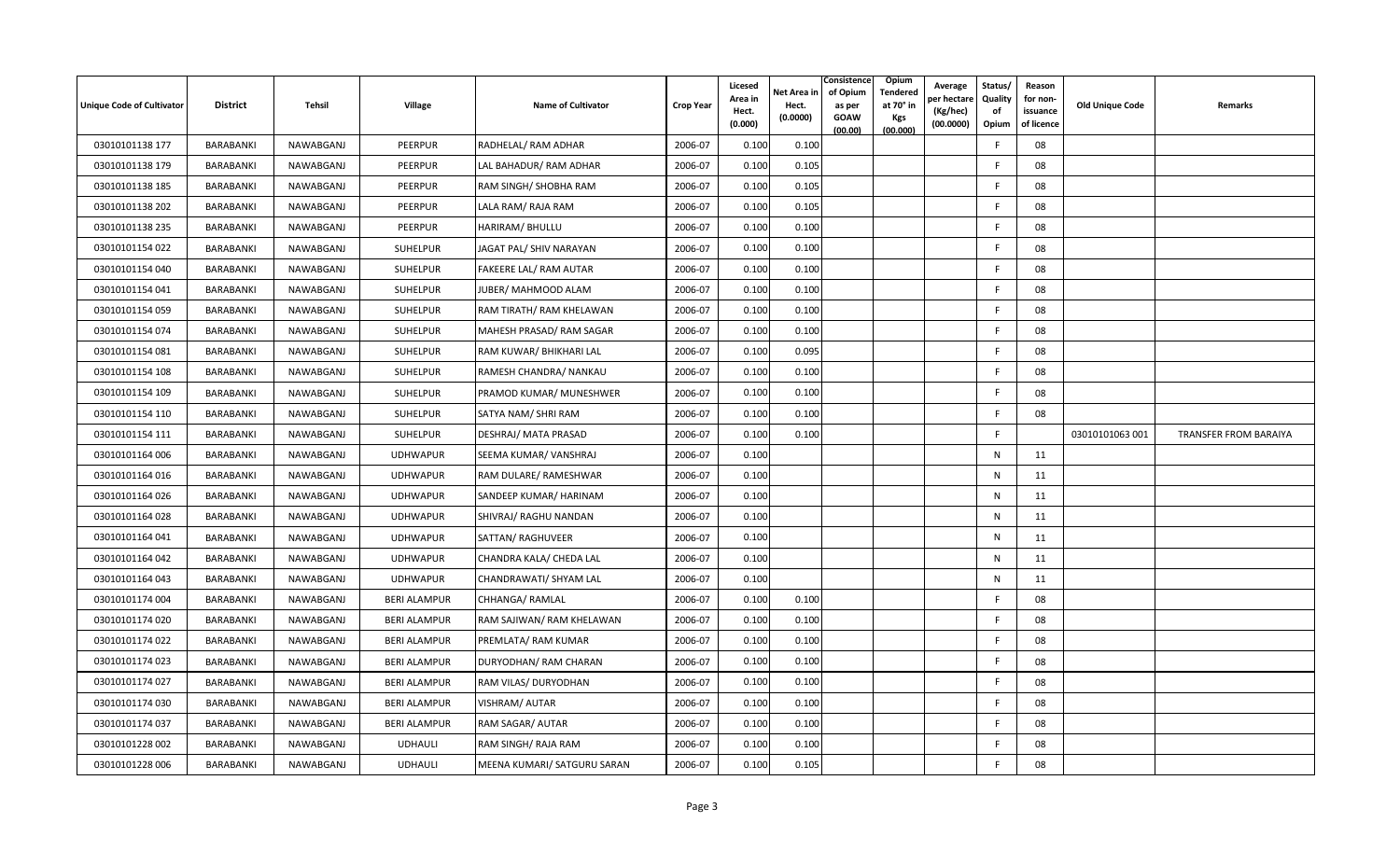| <b>Unique Code of Cultivator</b> | <b>District</b>  | Tehsil     | <b>Village</b>         | <b>Name of Cultivator</b>        | <b>Crop Year</b> | Licesed<br>Area in<br>Hect.<br>(0.000) | Net Area in<br>Hect.<br>(0.0000) | Consistence<br>of Opium<br>as per<br><b>GOAW</b><br>(00.00) | Opium<br>Tendered<br>at 70° in<br><b>Kgs</b><br>(00.000) | Average<br>er hectare)<br>(Kg/hec)<br>(00.0000) | Status/<br><b>Quality</b><br>of<br>Opium | Reason<br>for non-<br>issuance<br>of licence | <b>Old Unique Code</b> | Remarks                     |
|----------------------------------|------------------|------------|------------------------|----------------------------------|------------------|----------------------------------------|----------------------------------|-------------------------------------------------------------|----------------------------------------------------------|-------------------------------------------------|------------------------------------------|----------------------------------------------|------------------------|-----------------------------|
| 03010101228 080                  | BARABANKI        | NAWABGANJ  | <b>UDHAULI</b>         | SALEEM/ RAMJANI                  | 2006-07          | 0.100                                  | 0.100                            |                                                             |                                                          |                                                 | E                                        | 08                                           |                        |                             |
| 03010101228 104                  | BARABANKI        | NAWABGANJ  | <b>UDHAULI</b>         | ALI BAKSH/ MOHD HUSAIN           | 2006-07          | 0.100                                  | 0.105                            |                                                             |                                                          |                                                 | E                                        | 08                                           |                        |                             |
| 03010101228 116                  | BARABANKI        | NAWABGANJ  | <b>UDHAULI</b>         | RAM MANOHER/ SHIV NARAIN         | 2006-07          | 0.100                                  | 0.100                            |                                                             |                                                          |                                                 | F.                                       |                                              |                        |                             |
| 03010101228 117                  | BARABANKI        | NAWABGANJ  | <b>UDHAULI</b>         | SHOBHA RAM / SARABJEET           | 2006-07          | 0.100                                  | 0.100                            |                                                             |                                                          |                                                 | -F                                       |                                              |                        |                             |
| 03010102010 003                  | BARABANKI        | HAIDARGARH | ASDAMAU                | NANHELAL/ BRIJLAL                | 2006-07          | 0.100                                  | 0.100                            |                                                             |                                                          |                                                 | F                                        | 08                                           |                        |                             |
| 03010102010 005                  | BARABANKI        | HAIDARGARH | ASDAMAU                | VIDYAWATI/ RAM KHELAWAN          | 2006-07          | 0.100                                  | 0.100                            |                                                             |                                                          |                                                 | E                                        | 08                                           |                        |                             |
| 03010102010014                   | BARABANKI        | HAIDARGARH | ASDAMAU                | RAM SARAN/ VISHESHAR             | 2006-07          | 0.100                                  | 0.100                            |                                                             |                                                          |                                                 | -F                                       | 08                                           |                        |                             |
| 03010102010016                   | BARABANKI        | HAIDARGARH | ASDAMAU                | KANDHAI/ RAGHUVAR                | 2006-07          | 0.100                                  | 0.100                            |                                                             |                                                          |                                                 | E                                        | 08                                           |                        |                             |
| 03010102010 022                  | BARABANKI        | HAIDARGARH | ASDAMAU                | BHAGWATI/ RAM SARAN              | 2006-07          | 0.100                                  | 0.100                            |                                                             |                                                          |                                                 | -F                                       | 08                                           |                        |                             |
| 03010102010 033                  | BARABANKI        | HAIDARGARH | ASDAMAU                | RAM SAJIWAN/ BHEEKHA             | 2006-07          | 0.100                                  | 0.100                            |                                                             |                                                          |                                                 | F                                        | 08                                           |                        |                             |
| 03010102010041                   | BARABANKI        | HAIDARGARH | ASDAMAU                | RAJ BAHADUR/ RAM KHELAWAN        | 2006-07          | 0.100                                  | 0.100                            |                                                             |                                                          |                                                 | -F                                       | 08                                           |                        |                             |
| 03010102010 077                  | BARABANKI        | HAIDARGARH | ASDAMAU                | CHANDRA SHEKHAR/ PURANMASI       | 2006-07          | 0.100                                  | 0.100                            |                                                             |                                                          |                                                 | E                                        | 08                                           |                        |                             |
| 03010102010 079                  | BARABANKI        | HAIDARGARH | ASDAMAU                | <b>BALAK RAM/ ASHARFI</b>        | 2006-07          | 0.100                                  | 0.100                            |                                                             |                                                          |                                                 | E                                        | 08                                           |                        |                             |
| 03010102010 096                  | BARABANKI        | HAIDARGARH | ASDAMAU                | JAIRAM/ SHAMBHU PRASAD           | 2006-07          | 0.100                                  | 0.100                            |                                                             |                                                          |                                                 | F                                        | 08                                           |                        |                             |
| 03010102010 097                  | BARABANKI        | HAIDARGARH | ASDAMAU                | INDAL/ PYARE LAL                 | 2006-07          | 0.100                                  | 0.100                            |                                                             |                                                          |                                                 | F.                                       |                                              |                        |                             |
| 03010102010098                   | BARABANKI        | HAIDARGARH | ASDAMAU                | MAYA RAM / SUKHDEEN              | 2006-07          | 0.100                                  | 0.100                            |                                                             |                                                          |                                                 | F.                                       |                                              |                        | TRANSFER FROM SARAI BELHARI |
| 03010102023 011                  | BARABANKI        | HAIDARGARH | <b>BHITAURA LAKHAN</b> | <b>GYANWATI/ RAMFER</b>          | 2006-07          | 0.100                                  | 0.100                            |                                                             |                                                          |                                                 | E                                        | 08                                           |                        |                             |
| 03010102024 001                  | BARABANKI        | HAIDARGARH | BHITAURA LAKHAN        | MAYARAM/ NANHU                   | 2006-07          | 0.100                                  | 0.100                            |                                                             |                                                          |                                                 | F                                        | 08                                           |                        |                             |
| 03010102024 010                  | BARABANKI        | HAIDARGARH | <b>BHITAURA LAKHAN</b> | RUKMANI DEVI/ GAYADEEN           | 2006-07          | 0.100                                  | 0.100                            |                                                             |                                                          |                                                 | -F                                       | 08                                           |                        |                             |
| 03010102024 013                  | <b>BARABANKI</b> | HAIDARGARH | BHITAURA LAKHAN        | RAJ BAHADUR/ BALLU               | 2006-07          | 0.100                                  | 0.100                            |                                                             |                                                          |                                                 | E                                        | 08                                           |                        |                             |
| 03010102024 035                  | BARABANKI        | HAIDARGARH | <b>BHITAURA LAKHAN</b> | RAM CHANDRA/ DASHRATH            | 2006-07          | 0.100                                  | 0.100                            |                                                             |                                                          |                                                 | -F                                       | 08                                           |                        |                             |
| 03010102024 063                  | BARABANKI        | HAIDARGARH | <b>BHITAURA LAKHAN</b> | SHRIPATI SINGH/ RAMESHWAR PRASAD | 2006-07          | 0.100                                  | 0.100                            | 52.57                                                       | 4.840                                                    | 48.970                                          |                                          | 02                                           |                        |                             |
| 03010102024 107                  | BARABANKI        | HAIDARGARH | BHITAURA LAKHAN        | HARISHCHANDRA/ VISHESHAR         | 2006-07          | 0.100                                  | 0.105                            |                                                             |                                                          |                                                 | E                                        | 08                                           |                        |                             |
| 03010102024 108                  | BARABANKI        | HAIDARGARH | <b>BHITAURA LAKHAN</b> | JUGAL KISHOR/ HARISH CHANDRA     | 2006-07          | 0.100                                  | 0.105                            |                                                             |                                                          |                                                 | -F                                       | 08                                           |                        |                             |
| 03010102024 115                  | <b>BARABANKI</b> | HAIDARGARH | <b>BHITAURA LAKHAN</b> | CHANDRAPAL/ RAJ BAHADUR          | 2006-07          | 0.100                                  | 0.100                            |                                                             |                                                          |                                                 | E                                        | 08                                           |                        |                             |
| 03010102024 120                  | BARABANKI        | HAIDARGARH | <b>BHITAURA LAKHAN</b> | SHIV KUMAR/ RAGHUVEER PRASAD     | 2006-07          | 0.100                                  | 0.100                            |                                                             |                                                          |                                                 | F.                                       | 08                                           |                        |                             |
| 03010102024 121                  | BARABANKI        | HAIDARGARH | <b>BHITAURA LAKHAN</b> | RAM KUMAR/ RAGHUVEER             | 2006-07          | 0.100                                  | 0.100                            |                                                             |                                                          |                                                 | F                                        | 08                                           |                        |                             |
| 03010102024 122                  | BARABANKI        | HAIDARGARH | BHITAURA LAKHAN        | VIJENDRA SWAROOP/ SAHDEV SINGH   | 2006-07          | 0.100                                  | 0.100                            |                                                             |                                                          |                                                 | F                                        | 08                                           |                        |                             |
| 03010102024 148                  | BARABANKI        | HAIDARGARH | BHITAURA LAKHAN        | SIYARAM/ GAYADEEN                | 2006-07          | 0.100                                  | 0.100                            |                                                             |                                                          |                                                 | -F                                       | 08                                           |                        |                             |
| 03010102024 157                  | <b>BARABANKI</b> | HAIDARGARH | BHITAURA LAKHAN        | SHIV GOPAL/ MAYA RAM             | 2006-07          | 0.100                                  | 0.100                            |                                                             |                                                          |                                                 | E                                        | 08                                           |                        |                             |
| 03010102024 158                  | BARABANKI        | HAIDARGARH | <b>BHITAURA LAKHAN</b> | RAJESH KUMAR/MAYARAM             | 2006-07          | 0.100                                  | 0.100                            |                                                             |                                                          |                                                 | F.                                       | 08                                           |                        |                             |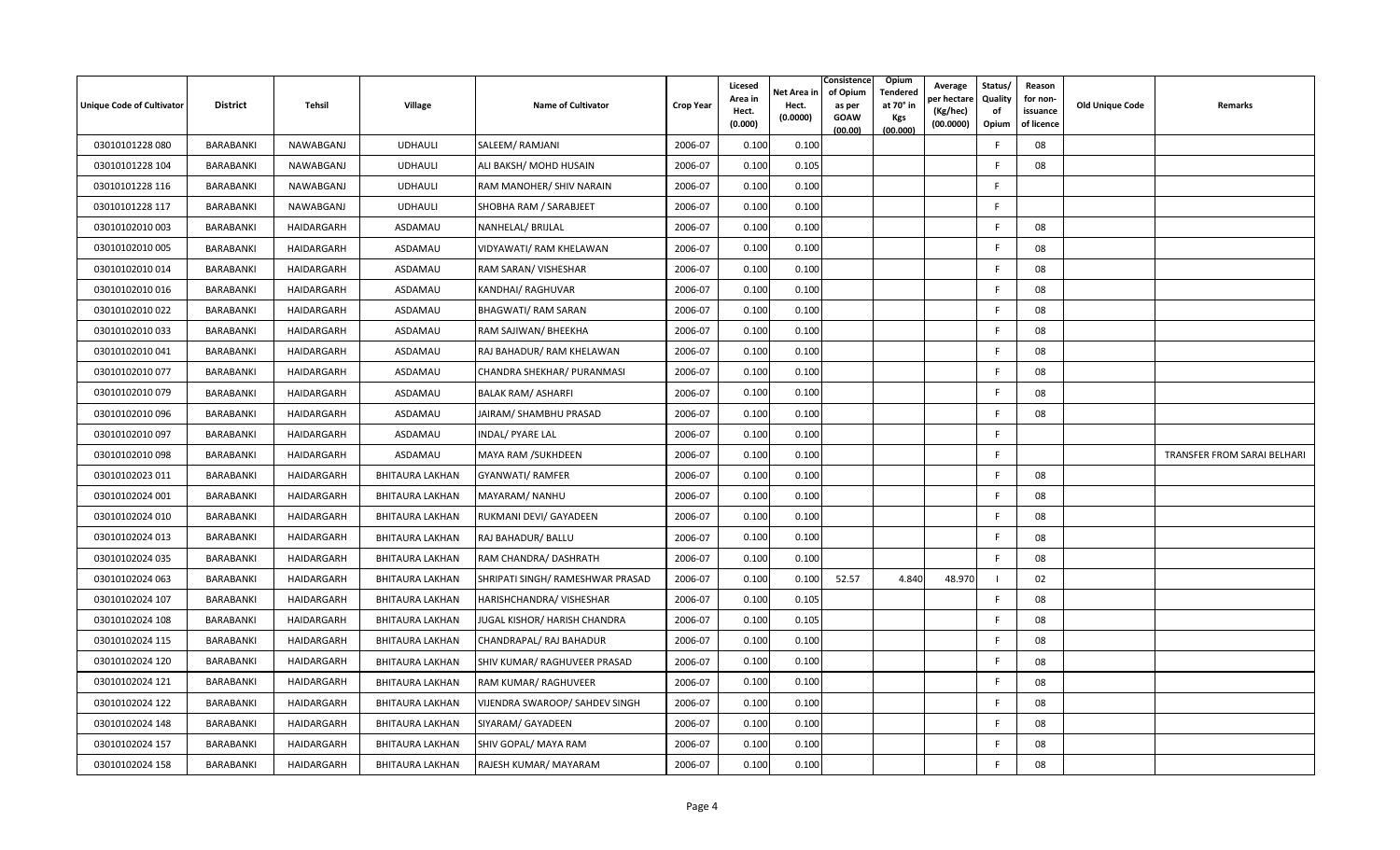| <b>Unique Code of Cultivator</b> | <b>District</b>  | Tehsil                           | <b>Village</b>      | <b>Name of Cultivator</b>                    | <b>Crop Year</b> | Licesed<br>Area in<br>Hect.<br>(0.000) | Net Area in<br>Hect.<br>(0.0000) | Consistence<br>of Opium<br>as per<br><b>GOAW</b><br>(00.00) | Opium<br>Tendered<br>at 70° in<br><b>Kgs</b><br>(00.000) | Average<br>er hectar<br>(Kg/hec)<br>(00.0000) | Status/<br>Quality<br>of<br>Opium | Reason<br>for non-<br>issuance<br>of licence | <b>Old Unique Code</b> | Remarks |
|----------------------------------|------------------|----------------------------------|---------------------|----------------------------------------------|------------------|----------------------------------------|----------------------------------|-------------------------------------------------------------|----------------------------------------------------------|-----------------------------------------------|-----------------------------------|----------------------------------------------|------------------------|---------|
| 03010102100 002                  | <b>BARABANKI</b> | HAIDARGARH                       | <b>MURLIGANJ</b>    | DAYA SHANKAR/ SHYAM MANOHAR                  | 2006-07          | 0.100                                  | 0.105                            |                                                             |                                                          |                                               | E                                 | 08                                           |                        |         |
| 03010102100 021                  | BARABANKI        | HAIDARGARH                       | MURLIGANJ           | MANSHA RAM/ CHHOTELAL                        | 2006-07          | 0.100                                  | 0.100                            |                                                             |                                                          |                                               | E                                 | 08                                           |                        |         |
| 03010102100 025                  | BARABANKI        | HAIDARGARH                       | MURLIGANJ           | KHELAWAN/ JAGAN                              | 2006-07          | 0.100                                  | 0.100                            |                                                             |                                                          |                                               | -F                                | 08                                           |                        |         |
| 03010102100 029                  | BARABANKI        | HAIDARGARH                       | MURLIGANJ           | RAM MANOHAR/ GURU PRASAD                     | 2006-07          | 0.100                                  | 0.100                            |                                                             |                                                          |                                               | -F                                | 08                                           |                        |         |
| 03010102100 059                  | BARABANKI        | HAIDARGARH                       | <b>MURLIGANJ</b>    | DHARMANAND/RAM MANOHAR                       | 2006-07          | 0.100                                  | 0.100                            |                                                             |                                                          |                                               | E                                 | 08                                           |                        |         |
| 03010102100 075                  | <b>BARABANKI</b> | HAIDARGARH                       | MURLIGANJ           | SARJU/ PUTTILAL                              | 2006-07          | 0.100                                  | 0.100                            |                                                             |                                                          |                                               | F.                                | 08                                           |                        |         |
| 03010103020 001                  | BARABANKI        | RAM SANEHI<br><b>RAM SANEHI</b>  | GARHI               | DHARNIDHAR/ RAGHURAJ                         | 2006-07          | 0.100                                  | 0.100                            |                                                             |                                                          |                                               | F.                                | 08                                           |                        |         |
| 03010103020 002                  | BARABANKI        | <b>GHAT</b><br>RAM SANEHI        | GARHI               | RAMESH CHANDRA/ RAGHURAJ                     | 2006-07          | 0.100                                  | 0.100                            |                                                             |                                                          |                                               | F.                                | 08                                           |                        |         |
| 03010103020 013                  | BARABANKI        | <b>GHAT</b><br>RAM SANEHI        | GARHI               | RAMJAS/BARATI                                | 2006-07          | 0.100                                  | 0.100                            |                                                             |                                                          |                                               | F.                                | 08                                           |                        |         |
| 03010103020 014                  | BARABANKI        | <b>GHAT</b><br>RAM SANEHI        | GARHI               | NANHU/RATAN                                  | 2006-07          | 0.100                                  | 0.100                            |                                                             |                                                          |                                               | E                                 | 08                                           |                        |         |
| 03010103020024                   | BARABANKI        | <b>GHAT</b><br>RAM SANEHI        | GARHI               | RAGHU RAJ/ PERMESHWAR                        | 2006-07          | 0.100                                  | 0.100                            |                                                             |                                                          |                                               | -F                                | 08                                           |                        |         |
| 03010103020 025                  | BARABANKI        | <b>GHAT</b><br>RAM SANEHT        | <b>GARHI</b>        | PYARE LAL/ SHANKAR                           | 2006-07          | 0.100                                  | 0.105                            |                                                             |                                                          |                                               | F.                                | 08                                           |                        |         |
| 03010103020 035                  | BARABANKI        | GHAT<br>RAM SANEHI               | <b>GARHI</b>        | SATYA NARAYAN/ NATTHU                        | 2006-07          | 0.100                                  | 0.100                            |                                                             |                                                          |                                               | F.                                | 08                                           |                        |         |
| 03010103033 001                  | BARABANKI        |                                  |                     | KHEVLI BHAWANIYAPUR KASHIRAM/RAM RATAN       | 2006-07          | 0.100                                  | 0.100                            |                                                             |                                                          |                                               | F.                                | 08                                           |                        |         |
| 03010103033 002                  | <b>BARABANKI</b> | GHAT<br>RAM SANEHI<br>RAM SANEHI |                     | KHEVLI BHAWANIYAPUR SHATROHAN LAL/ RAGHUVEER | 2006-07          | 0.100                                  | 0.100                            |                                                             |                                                          |                                               | E                                 | 08                                           |                        |         |
| 03010103033 039                  | BARABANKI        | <b>GHAT</b><br>RAM SANEHI        |                     | KHEVLI BHAWANIYAPUR   VIMLESH KUMAR/ UMANATH | 2006-07          | 0.100                                  | 0.105                            |                                                             |                                                          |                                               | E                                 | 08                                           |                        |         |
| 03010103033 043                  | BARABANKI        | <b>GHAT</b><br>RAM SANEHI        |                     | KHEVLI BHAWANIYAPUR JAGANNATH/ RAM CHARAN    | 2006-07          | 0.100                                  | 0.100                            |                                                             |                                                          |                                               | F.                                | 08                                           |                        |         |
| 03010103033 063                  | BARABANKI        | RAM SANEHI                       |                     | KHEVLI BHAWANIYAPUR KAMLA DEVI/RAM KHELAWAN  | 2006-07          | 0.100                                  | 0.105                            |                                                             |                                                          |                                               | -F                                | 08                                           |                        |         |
| 03010103033 064                  | BARABANKI        | <b>GHAT</b><br>RAM SANEHI        | KHEVLI BHAWANIYAPUR | KAMLESH KUMAR/RAM MANOHAR                    | 2006-07          | 0.100                                  | 0.100                            |                                                             |                                                          |                                               | -F                                | 08                                           |                        |         |
| 03010103033 069                  | BARABANKI        | <b>GHAT</b><br>RAM SANEHI        | KHEVLI BHAWANIYAPUR | KHUSHIRAM/RAM SUCHIT                         | 2006-07          | 0.100                                  | 0.095                            |                                                             |                                                          |                                               | F                                 | 08                                           |                        |         |
| 03010103113003                   | BARABANKI        | RAM SANEHT                       | MAULABAAD           | PREMA DEVI/ SAHAJRAM                         | 2006-07          | 0.100                                  | 0.100                            |                                                             |                                                          |                                               | E                                 | 08                                           |                        |         |
| 03010103113006                   | BARABANKI        | RAM SANEHI                       | MAULABAAD           | RAM SAMUJH/ SHRI RAM                         | 2006-07          | 0.100                                  | 0.100                            |                                                             |                                                          |                                               | F                                 | 08                                           |                        |         |
| 03010103113010                   | BARABANKI        | GHAT<br>RAM SANEHI               | MAULABAAD           | LALLU KUMAR/ LAXMI NARAYAN                   | 2006-07          | 0.100                                  | 0.100                            |                                                             |                                                          |                                               | E                                 | 08                                           |                        |         |
| 03010103113020                   | <b>BARABANKI</b> | <b>GHAT</b><br>RAM SANEHI        | MAULABAAD           | SHIV KAILASH/ GURUDEEN                       | 2006-07          | 0.100                                  | 0.100                            |                                                             |                                                          |                                               | -F                                | 08                                           |                        |         |
| 03010103113022                   | BARABANKI        | <b>GHAT</b><br>RAM SANEHI        | MAULABAAD           | SANTRAM/ UJAGAR                              | 2006-07          | 0.100                                  | 0.100                            |                                                             |                                                          |                                               | F.                                | 08                                           |                        |         |
| 03010103113030                   | BARABANKI        | GHAT<br>RAM SANEHI               | MAULABAAD           | SUKHMI LAL/ SHIV NARAYAN                     | 2006-07          | 0.100                                  | 0.100                            |                                                             |                                                          |                                               | F.                                | 08                                           |                        |         |
| 03010103113038                   | BARABANKI        | <b>GHAT</b>                      | MAULABAAD           | HARIRAM/ SHIV NARAYAN                        | 2006-07          | 0.100                                  | 0.100                            |                                                             |                                                          |                                               | E                                 | 08                                           |                        |         |
| 03010207003 003                  | <b>LUCKNOW</b>   | MOHANLALGANJ                     | ADAMPUR NAUBASTA    | CHHOTELAL/ BABURAM                           | 2006-07          | 0.100                                  | 0.105                            |                                                             |                                                          |                                               | -F                                | 08                                           |                        |         |
| 03010207003 004                  | LUCKNOW          | MOHANLALGANJ                     | ADAMPUR NAUBASTA    | <b>BHAGWAN DEI/ MATAI</b>                    | 2006-07          | 0.100                                  | 0.100                            |                                                             |                                                          |                                               | F.                                | 08                                           |                        |         |
| 03010207003 006                  | <b>LUCKNOW</b>   | MOHANLALGANJ                     | ADAMPUR NAUBASTA    | PUTTILAL/ RAM ASRE                           | 2006-07          | 0.100                                  | 0.100                            |                                                             |                                                          |                                               | F                                 | 08                                           |                        |         |
| 03010207003 012                  | <b>LUCKNOW</b>   | MOHANLALGANJ                     | ADAMPUR NAUBASTA    | VINOD KUMAR/ SANGRAM SINGH                   | 2006-07          | 0.100                                  | 0.105                            |                                                             |                                                          |                                               | F                                 | 08                                           |                        |         |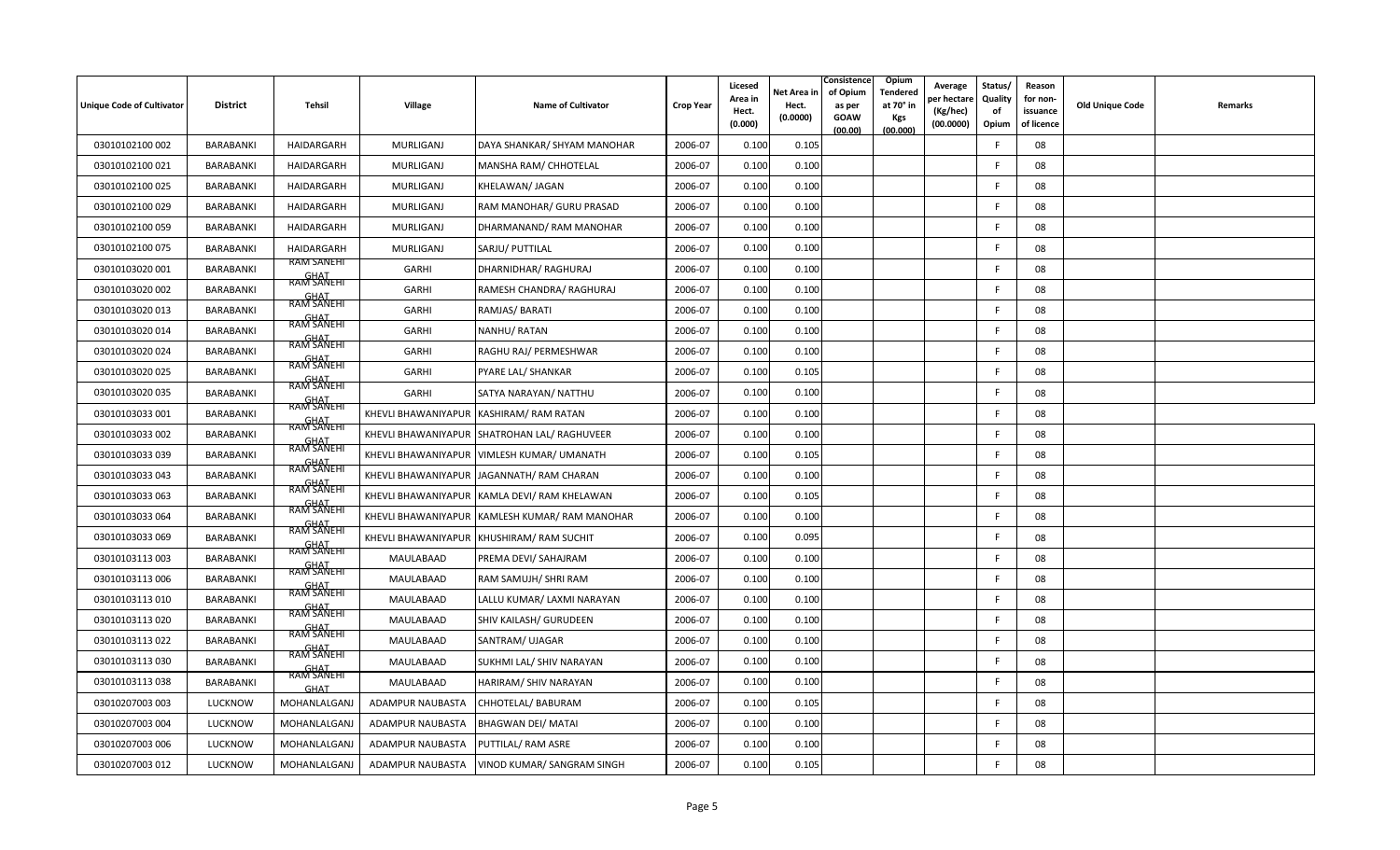| Unique Code of Cultivator | <b>District</b> | Tehsil        | Village               | <b>Name of Cultivator</b>    | <b>Crop Year</b> | Licesed<br>Area in<br>Hect.<br>(0.000) | Net Area in<br>Hect.<br>(0.0000) | Consistence<br>Opium<br>of Opium<br>Tendered<br>at 70° in<br>as per<br><b>GOAW</b><br>Kgs<br>(00.000)<br>(00.00) | Average<br>oer hectare<br>(Kg/hec)<br>(00.0000) | Status/<br>Quality<br>of<br>Opium | Reason<br>for non-<br>issuance<br>of licence | Old Unique Code | Remarks |
|---------------------------|-----------------|---------------|-----------------------|------------------------------|------------------|----------------------------------------|----------------------------------|------------------------------------------------------------------------------------------------------------------|-------------------------------------------------|-----------------------------------|----------------------------------------------|-----------------|---------|
| 03010207003 017           | <b>LUCKNOW</b>  | MOHANLALGANJ  | ADAMPUR NAUBASTA      | RAM KISHOR/ LAL BAHADUR      | 2006-07          | 0.100                                  | 0.100                            |                                                                                                                  |                                                 | F.                                | 08                                           |                 |         |
| 03010207003 020           | LUCKNOW         | MOHANLALGANJ  | ADAMPUR NAUBASTA      | HARINAM SINGH/ LAL BAHADUR   | 2006-07          | 0.100                                  | 0.105                            |                                                                                                                  |                                                 | F                                 | 08                                           |                 |         |
| 03010207003 021           | <b>LUCKNOW</b>  | MOHANLALGANJ  | ADAMPUR NAUBASTA      | KAMLA DEVI/ RAM KHELAWAN     | 2006-07          | 0.100                                  | 0.100                            |                                                                                                                  |                                                 | F.                                | 08                                           |                 |         |
| 03010207003 022           | <b>LUCKNOW</b>  | MOHANLALGANJ  | ADAMPUR NAUBASTA      | BHARAT SINGH/ BECHA LAL      | 2006-07          | 0.100                                  | 0.105                            |                                                                                                                  |                                                 | F                                 | 08                                           |                 |         |
| 03010207003 023           | <b>LUCKNOW</b>  | MOHANLALGANJ  | ADAMPUR NAUBASTA      | RAM PAL/RAM LAL              | 2006-07          | 0.100                                  | 0.100                            |                                                                                                                  |                                                 | -F                                | 08                                           |                 |         |
| 03010207003 024           | <b>LUCKNOW</b>  | MOHANLALGANJ  | ADAMPUR NAUBASTA      | ANGAD/ AUSAN                 | 2006-07          | 0.100                                  | 0.105                            |                                                                                                                  |                                                 | F.                                | 08                                           |                 |         |
| 03010207003 025           | <b>LUCKNOW</b>  | MOHANLALGANJ  | ADAMPUR NAUBASTA      | ASHOK KUMAR/ BIHARI LAL      | 2006-07          | 0.100                                  | 0.100                            |                                                                                                                  |                                                 | F                                 | 08                                           |                 |         |
| 03010207003 026           | <b>LUCKNOW</b>  | MOHANLALGANJ  | ADAMPUR NAUBASTA      | DESHRAJ/ JAGDISH PRASAD      | 2006-07          | 0.100                                  | 0.100                            |                                                                                                                  |                                                 | F.                                | 08                                           |                 |         |
| 03010207003 027           | <b>LUCKNOW</b>  | MOHANLALGANJ  | ADAMPUR NAUBASTA      | RAMESHWAR/DAYARAM            | 2006-07          | 0.100                                  | 0.105                            |                                                                                                                  |                                                 | F.                                | 08                                           |                 |         |
| 03010207003 028           | LUCKNOW         | MOHANLALGANJ  | ADAMPUR NAUBASTA      | NAGESHWAR/ MANGAL            | 2006-07          | 0.100                                  |                                  |                                                                                                                  |                                                 | $\mathsf{N}$                      | 11                                           |                 |         |
| 03010207003 029           | <b>LUCKNOW</b>  | MOHANLALGANJ  | ADAMPUR NAUBASTA      | ISHWAR DEEN/ MEWALAL         | 2006-07          | 0.100                                  | 0.100                            |                                                                                                                  |                                                 | F.                                | 08                                           |                 |         |
| 03010207003 030           | <b>LUCKNOW</b>  | MOHANLALGANJ  | ADAMPUR NAUBASTA      | NASEEM BANO/ DIL SHER        | 2006-07          | 0.100                                  | 0.105                            |                                                                                                                  |                                                 | F                                 | 08                                           |                 |         |
| 03010207003 031           | <b>LUCKNOW</b>  | MOHANLALGANJ  | ADAMPUR NAUBASTA      | SHER KHAN MAZID KHAN         | 2006-07          | 0.100                                  | 0.105                            |                                                                                                                  |                                                 | F                                 |                                              |                 |         |
| 03010207003 032           | <b>LUCKNOW</b>  | MOHANLALGANJ  | ADAMPUR NAUBASTA      | KASHI/ MANJAN                | 2006-07          | 0.100                                  | 0.105                            |                                                                                                                  |                                                 | F                                 |                                              |                 |         |
| 03010207003 033           | <b>LUCKNOW</b>  | MOHANLALGANJ  | ADAMPUR NAUBASTA      | RAM FER/DALLA                | 2006-07          | 0.100                                  | 0.100                            |                                                                                                                  |                                                 | F.                                |                                              |                 |         |
| 03010207060 003           | <b>LUCKNOW</b>  | MOHANLALGANJ  | <b>KEVALI</b>         | SHIV PRAKASH/ KASHI PRASAD   | 2006-07          | 0.100                                  | 0.100                            |                                                                                                                  |                                                 | F.                                | 08                                           |                 |         |
| 03010207060 007           | <b>LUCKNOW</b>  | MOHANLALGANJ  | KEVALI                | SHIV BARAN/ TILAK RAM        | 2006-07          | 0.100                                  | 0.100                            |                                                                                                                  |                                                 | F                                 | 08                                           |                 |         |
| 03010207060 009           | <b>LUCKNOW</b>  | MOHANLALGANJ  | KEVALI                | AWADHRAM/ KHUSHIRAM          | 2006-07          | 0.100                                  | 0.100                            |                                                                                                                  |                                                 | $\mathsf{F}$                      | 08                                           |                 |         |
| 03010207060 011           | <b>LUCKNOW</b>  | MOHANLALGANJ  | KEVALI                | BECHU/ RAM CHARAN            | 2006-07          | 0.100                                  | 0.100                            |                                                                                                                  |                                                 | -F                                | 08                                           |                 |         |
| 03010207060 028           | LUCKNOW         | MOHANLALGANJ  | KEVALI                | CHHOTELAL/ HARI              | 2006-07          | 0.100                                  | 0.100                            |                                                                                                                  |                                                 | F.                                | 08                                           |                 |         |
| 03010207060 029           | <b>LUCKNOW</b>  | MOHANLALGANJ  | KEVALI                | FAKIRE/ RAMNARAYN            | 2006-07          | 0.100                                  |                                  |                                                                                                                  |                                                 | N                                 | 11                                           |                 |         |
| 03010411030 003           | <b>BADAUN</b>   | <b>BADAUN</b> | MOGAR KI GOTIA        | NATTHULAL/ NANDLAL           | 2006-07          | 0.100                                  | 0.095                            |                                                                                                                  |                                                 | F.                                |                                              |                 |         |
| 03010411030 004           | <b>BADAUN</b>   | <b>BADAUN</b> | MOGAR KI GOTIA        | <b>BHULLU/ BHAGWANT</b>      | 2006-07          | 0.100                                  | 0.095                            |                                                                                                                  |                                                 | F                                 |                                              |                 |         |
| 03010411030 018           | BADAUN          | <b>BADAUN</b> | MOGAR KI GOTIA        | RAJPAL/ SHANKAR              | 2006-07          | 0.100                                  | 0.095                            |                                                                                                                  |                                                 | F.                                |                                              |                 |         |
| 03010411030 028           | <b>BADAUN</b>   | <b>BADAUN</b> | MOGAR KI GOTIA        | HARPAL SINGH/ NATTHULAL      | 2006-07          | 0.100                                  | 0.095                            |                                                                                                                  |                                                 | F                                 |                                              |                 |         |
| 03010411030033            | <b>BADAUN</b>   | <b>BADAUN</b> | MOGAR KI GOTIA        | <b>BHEEMSEN/ NATTHULAL</b>   | 2006-07          | 0.100                                  | 0.095                            |                                                                                                                  |                                                 | F                                 |                                              |                 |         |
| 03010411030 038           | <b>BADAUN</b>   | <b>BADAUN</b> | MOGAR KI GOTIA        | MOHAN LAL/ AASE              | 2006-07          | 0.100                                  | 0.095                            |                                                                                                                  |                                                 | E                                 |                                              |                 |         |
| 03010411030 043           | <b>BADAUN</b>   | <b>BADAUN</b> | MOGAR KI GOTIA        | <b>DULAR SINGH/ BHAGWANT</b> | 2006-07          | 0.100                                  | 0.095                            |                                                                                                                  |                                                 | F                                 |                                              |                 |         |
| 03010411030049            | BADAUN          | <b>BADAUN</b> | <b>MOGAR KI GOTIA</b> | CHANDRPAL/ ICCHAARAM         | 2006-07          | 0.100                                  | 0.100                            |                                                                                                                  |                                                 | F.                                |                                              |                 |         |
| 03010411030 061           | <b>BADAUN</b>   | <b>BADAUN</b> | MOGAR KI GOTIA        | RAJARAM/KEHARI               | 2006-07          | 0.100                                  | 0.100                            |                                                                                                                  |                                                 | F                                 |                                              |                 |         |
| 03010411030 062           | <b>BADAUN</b>   | <b>BADAUN</b> | MOGAR KI GOTIA        | <b>GOKARAN/ SHIV CHARAN</b>  | 2006-07          | 0.100                                  | 0.100                            |                                                                                                                  |                                                 | -F                                |                                              |                 |         |